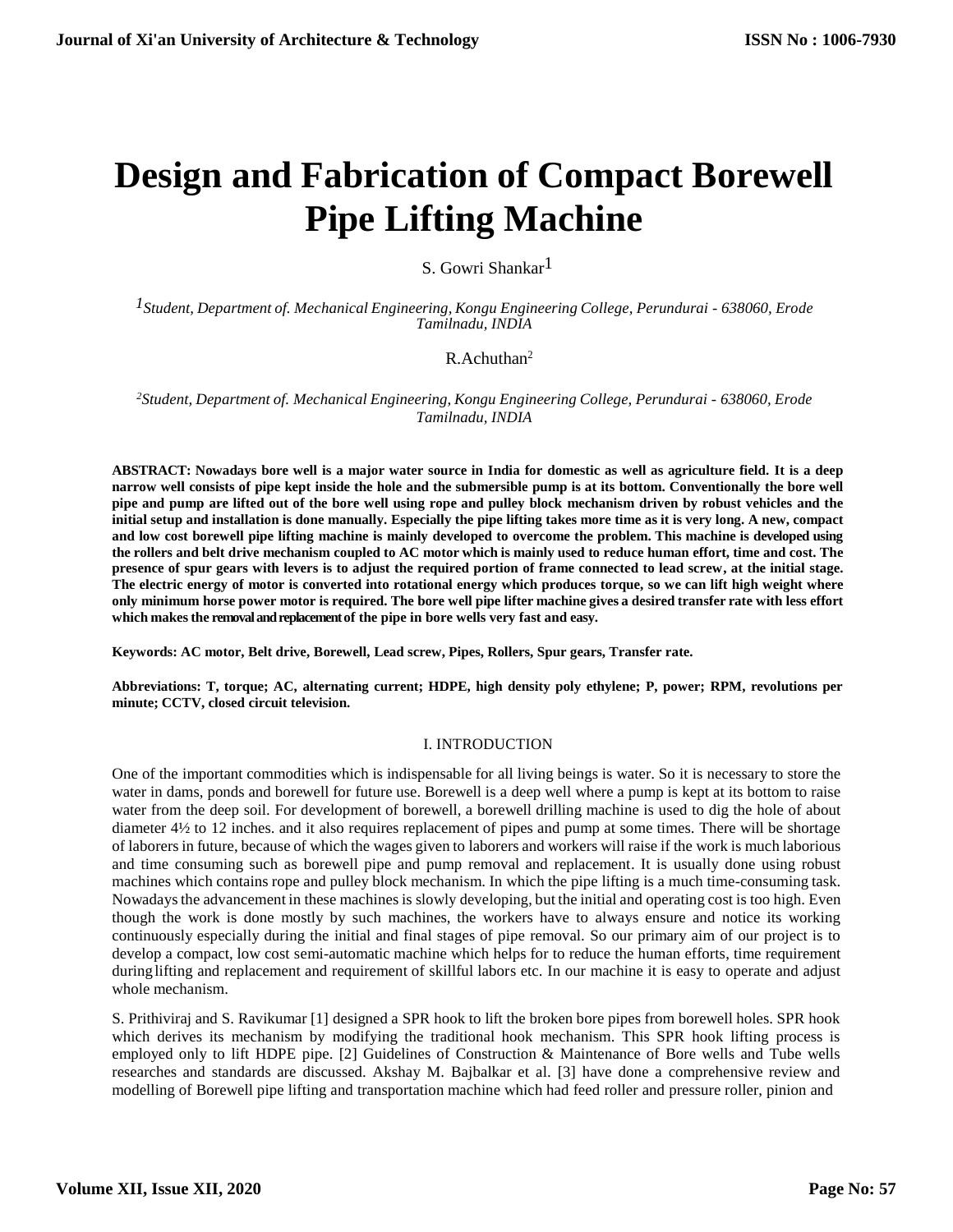gear drive mechanism to transfer motion and motor for initial torque. The pipe is removed from well by the rotation of fixed roller and pipe moves between the rollers. Gajanan Patil et al. [4] designed a borewell pipe lifter by implementing automation. It consists of set of two feed rollers and a set of two pressure rollers. In each set rollers are kept one below the other with pressure adjuster between them. The power source is a 12 V DC geared motor with internal worm gear box (1:55 gear ratio) connected to pinion coupled to shaft of feed roller. This mechanism is expected to give better results. Still it is not yet manufactured. Choure Bhagvanta et al. [5] have done a comprehensive review on Bore Well Pipe Lifting and Transportation Machine. It consists of Motor coupled to generator by chain pulley mechanism and a long shaft is protruded out of generator supported by bearings. The rope is tied over the shaft and another motor is kept at another end of rope which is made to fix to borewell pipe. Suraj M. Namde et al. [6] developed a pump lifting machine consisting of spur gears, one having larger teeth is coupled to shaft mounted on bearings and on with less teeth is coupled with handle. It runs manually and no motor is required. A. Bergaley and A. Purohit [7] developed the bore well pipe lifter and transportation machine which process the mounting and dismounting of the submersible pump in bore wells fast and easy process. The machine consists of shaft, motor and gear pair, pressure roller sub assembly, pressure adjuster mechanism comprises of screw and nut, frame. K. Mohankumar and D. Venkatesan [8] discussed about the paper modelling of such mechanism and its parts. It is made up of the elements such as load pipe, pressure roller and feed roller, pressure adjuster and shaft. This automation in the installation of pipes using borewell motor pump used in time reduction. C.N. Sakhale et al. [9] fabricated a borewell rescue vehicle in which machine assembly was supported by a gripped tyre and rope pulley drive, a stand and all necessary accessories. The energy source was a 12V battery and it will rescue the victim safer. R. Shah Vrunda et al. [10] aim to rescue trapped child in the bore well by continuous monitoring & supply of necessary items to survive using technical method. The components used in the machine are wireless infrared camera, oxygen, water and food supply system, DS temp sensor, ultrasonic sensor and 12v rechargeable battery is used. From the above literatures we can take what are all the advantages of those machines and implement those in our project so as to have a compact, low cost and effective one.

## II. MATERIALS AND METHODS

From the literatures two power transmission ways are suggested, one is chain pulley transmission and another is V pulley- V belt transmission. Pulley belt mechanism may be implemented as pulley-belt transmission is suitable for. Some of the most commonly used materials for fabrication of frame is to select mild steel square rod or circular pipes because only those materials are easily weldable.

Selection of materials is one of the important tasks of the project work after the literatures collection. So the each material should be selected in such a way that it ensures proper functioning and provides a better outcome and should be taken references from literatures. Another important step is the methodology. For fabrication, say development of rigid frame the process, bottom up approach is suitable (Starting from basement).

#### *2.1 Materials and Specifications*

Components to be selected are discussed in Table. 1.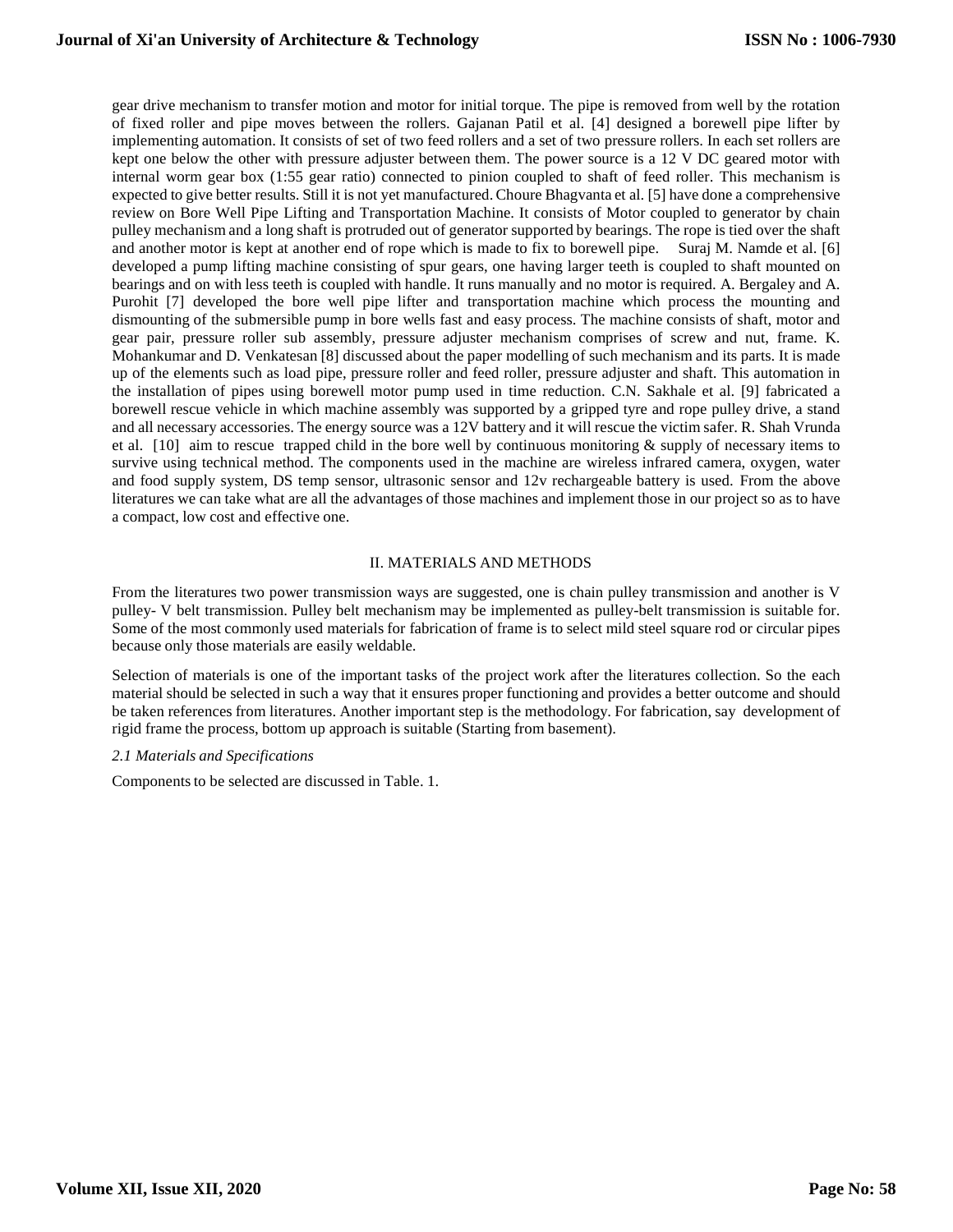| Component<br><b>Description</b> | <b>Materia</b>   | No. of<br>pieces | <b>Specs</b>   |
|---------------------------------|------------------|------------------|----------------|
| AC motor                        | Cast iron        | 1                | Power= $0.25$  |
|                                 |                  |                  | HP,Speed=      |
|                                 |                  |                  | 1200 rpm       |
| Spur gears                      | Nylon            | 3                | Teeth 60       |
|                                 | plastic          |                  |                |
| Square rod                      | Mild             | As               | Square rod     |
| for frame                       | steel            | required         | $4\times4$ cm  |
| Shaft                           | Mild             | As               | Diameter=12    |
|                                 | steel            | required         | mm             |
| Ball                            | <b>Stainless</b> | As               | Inner          |
| <b>Bearings</b>                 | steel            | required         | $dia=12mm$ ,   |
|                                 |                  |                  | Outer dia=     |
|                                 |                  |                  | 36mm           |
| Rollers                         | Mild             | $\mathfrak{D}$   | Diameter=60    |
|                                 | steel            |                  | mm             |
| Hand lever                      | Mild             | $\mathbf{1}$     |                |
|                                 | steel            |                  |                |
| Lead screw                      | Mild             | $\overline{2}$   | Length= $1m$ , |
|                                 | steel            |                  | Dia=12mm,      |
| <b>Belt</b>                     | Rubber           | 1                | V belt,        |
|                                 |                  |                  | length 60      |
|                                 |                  |                  | inch           |
| Pulley                          | Mild             | $\overline{2}$   | V type,1 slot  |
|                                 | steel            |                  | $1) Dia=30m$   |
|                                 |                  |                  | m              |
|                                 |                  |                  | 2)Dia=6mm      |

## **Table 1 : Components and specifications**

## *2.2 Methodology*

The methodology of this research work has been depicted in Fig.1.

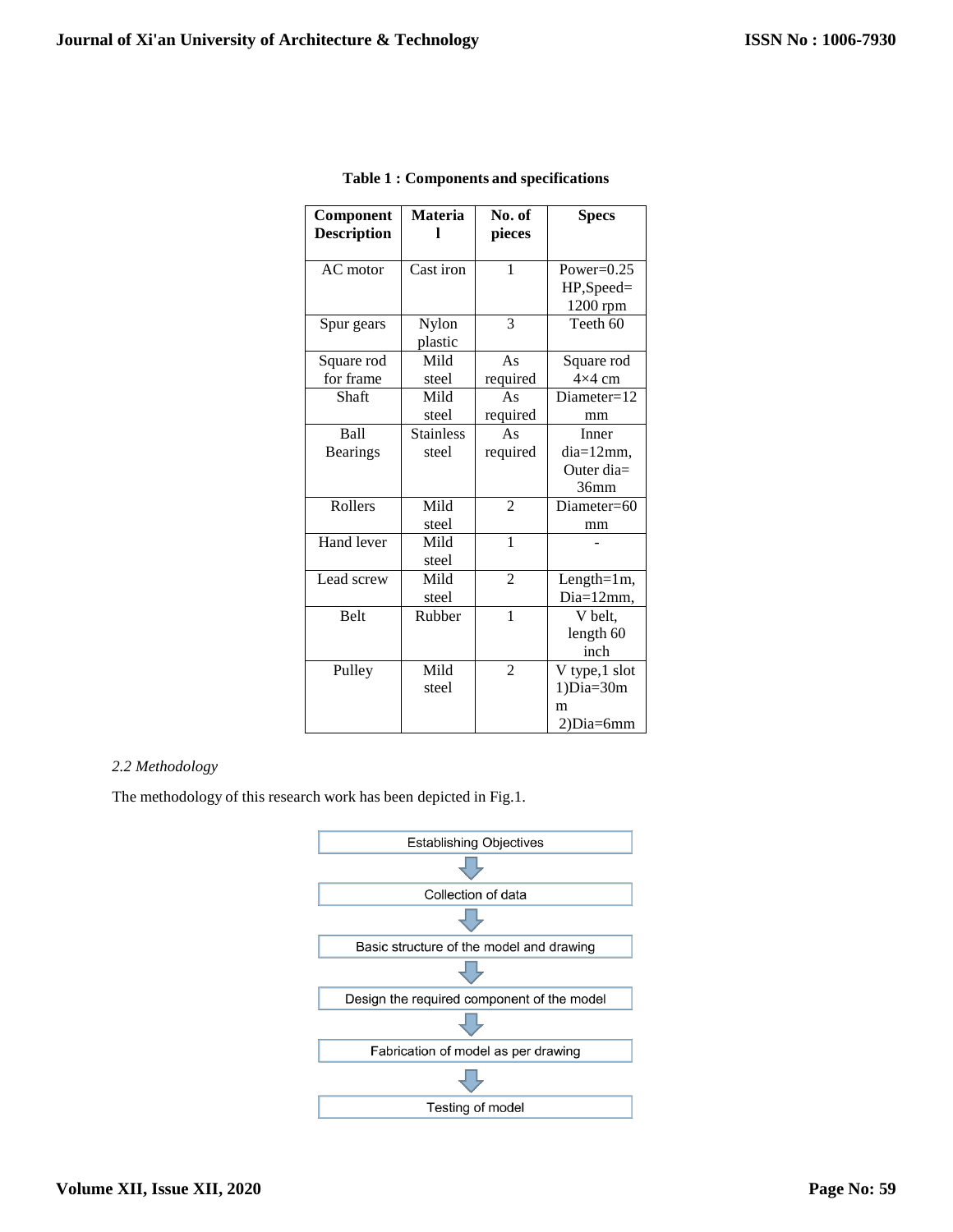Fig. 1. Methodology flowchart

*2.3 Design Calculation***.**

Fig. 2 represents the proposed design of the project. With the help of the design calculation, design and fabrication are done.

1. Torque of AC motor used, Where,  $P = \frac{2\pi \times N \times T}{2\pi}$ 60  $T = \frac{P \times 60}{5}$  $2\pi \times N$  $P = 0.25$  HP=186.425W, N=1200rpm  $T = 1.48$  N-m

2. Pulley rpm, Driver rpm1=1200 Dia. of driver $(D1) = 60$  mm Dia. of driven $(D2) = 300$  mm Driven rpm2= $\frac{D2}{D4} = \frac{rpm1}{2}$ D1 rpm2  $=240$  rpm

Speed of the driven pulley= 240rpm. Since the roller is coupled with driven (larger) pulley, the roller speed is also 240rpm.

3. Centre distance between pulleys

distance between pulleys Length of the V belt  $(L) = 60$  inch = 1524 mm Dia. of driver $(D1) = 60$  mm Dia. of driven $(D2) = 300$  mm  $\pi$  (DQ + D4) =  $(D2 = D1)^2$ 

$$
L = 2C + \frac{\pi}{2}(D2 + D1) + \frac{2\pi}{4C}
$$

$$
C=\frac{L-1.57(D2+D1)}{4}+\sqrt{\left\{\frac{L-1.57(D2+D1)}{4}\right\}^2-\frac{(D2-D1)^2}{8}}
$$

 $C = 239.7 + 224.179$  $C = 463.88$  mm

We have to ensure that centre distance between the pulleys should be around 464 mm so that belt would function properly without runoff.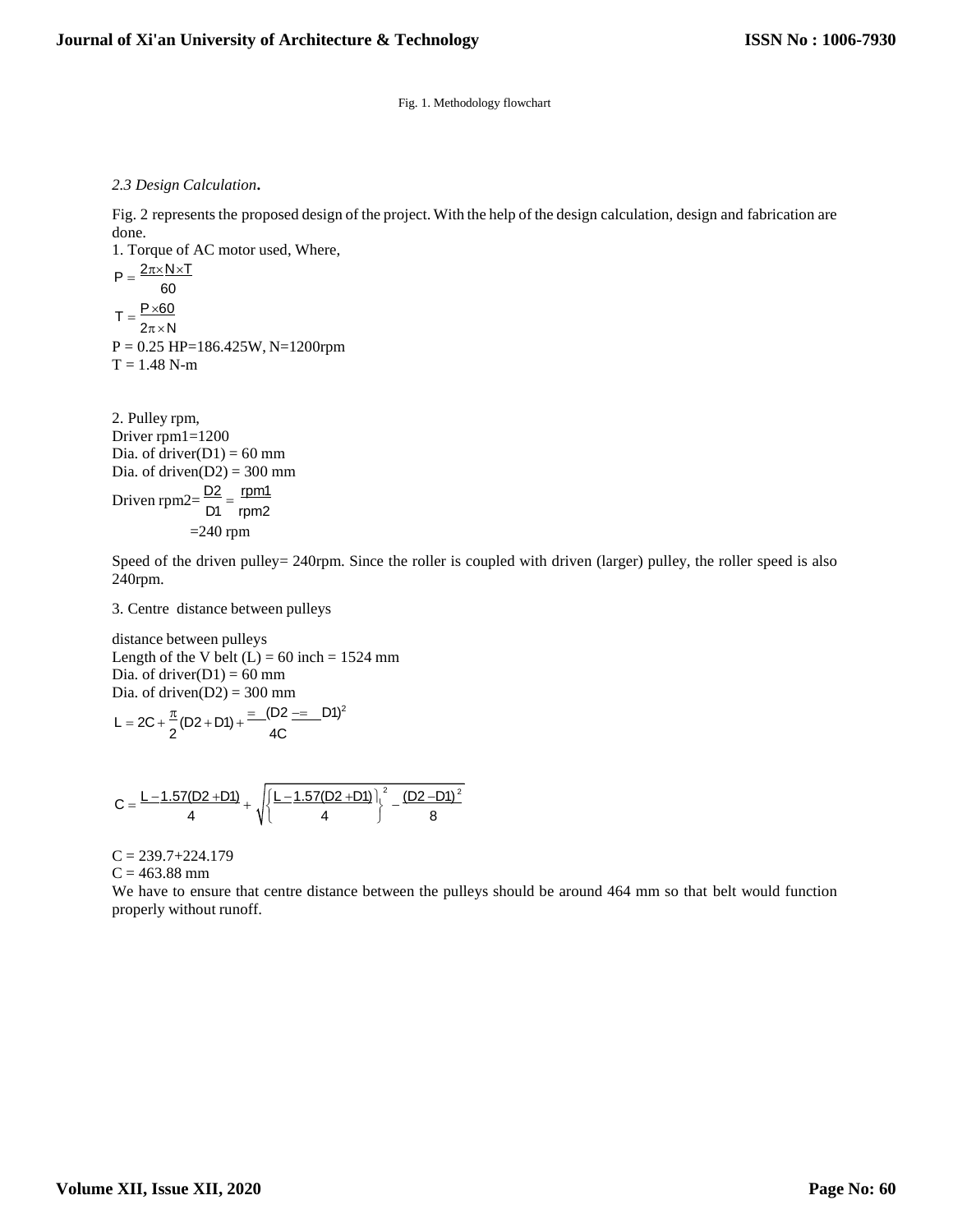

Fig. 2. Design of borewell pipe lifter (Top view)



ALL DIMENSIONS ARE IN mm

Fig. 3. 3D model of pipe lifting machine

## *2.4 Design.*

The Fig. 2 represents the design with the proper dimensions in milli meters. Fig. 3 represents the 3-D model of the machine done in Solidworks with names of each components.

*2.5 Proposed System.*



#### Fig.4. Fabricated machine (side View)

The base frame which acts a rigid support of machine is fabricated with the help of square tubes and channels by metal cutting and metal joining process known as welding. The static roller which is supported by bearing at its ends is mounted to the base frame and one end of roller shaft is coupled with larger pulley which is connected with AC motor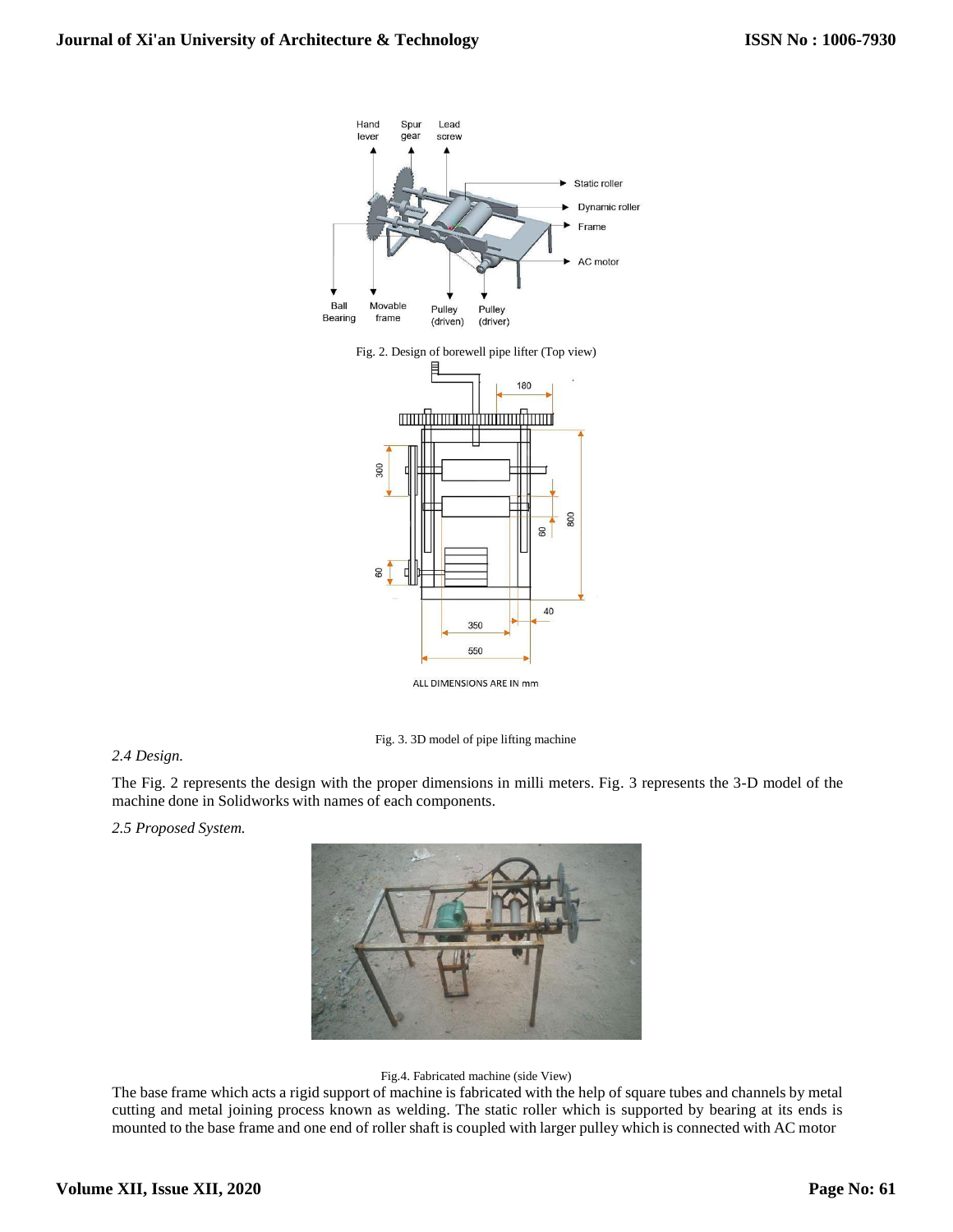with the help of V-belt. Another roller (dynamic) is mounted parallel to the static roller and get connected to the height

neglected.



*2.6 Working.*

#### Fig.5. Fabricated Machine (Front View)

Initially the roller is adjusted by rotating the hand lever either by clock wise or counter clock wise, this rotation tends to rotate the pinion gear and causes the lead screw to rotate with the help of interconnected spur gears. The rotation of lead screw makes the frame with dynamic roller to move linearly towards forward or backward as per the rotation experienced. Once the required gap is achieved, then one end of submerged pipe is placed firmly between the rollers and AC motor is turned on, it tends to rotate the static roller which is connected with the help of belt drive. This rotation pulls the loaded pipe and make it to raise up, by continuing the process submerged pipe is completely removed.

## III. RESULTS AND DISCUSSION

The machine we fabricated, is tested at a suitable condition. For domestic purpose, the borewell pipe with diameter 4½ inch and 6 inch HDPE pipes are selected. The transfer rate (speed) of the pipe can also be calculated but it is not constant for the given diameter of the pipes. The factors affecting the transfer rate of pipes are depth of the pipe, nature of the soil, weight of the pipe, effect of gravity. Even though these factors involved, the machine gives good transfer rate of around 6 - 7 metres/min for both 4 ½ inch and 6 inch pipes (calculated using stop watch). Much human effort is also not needed.